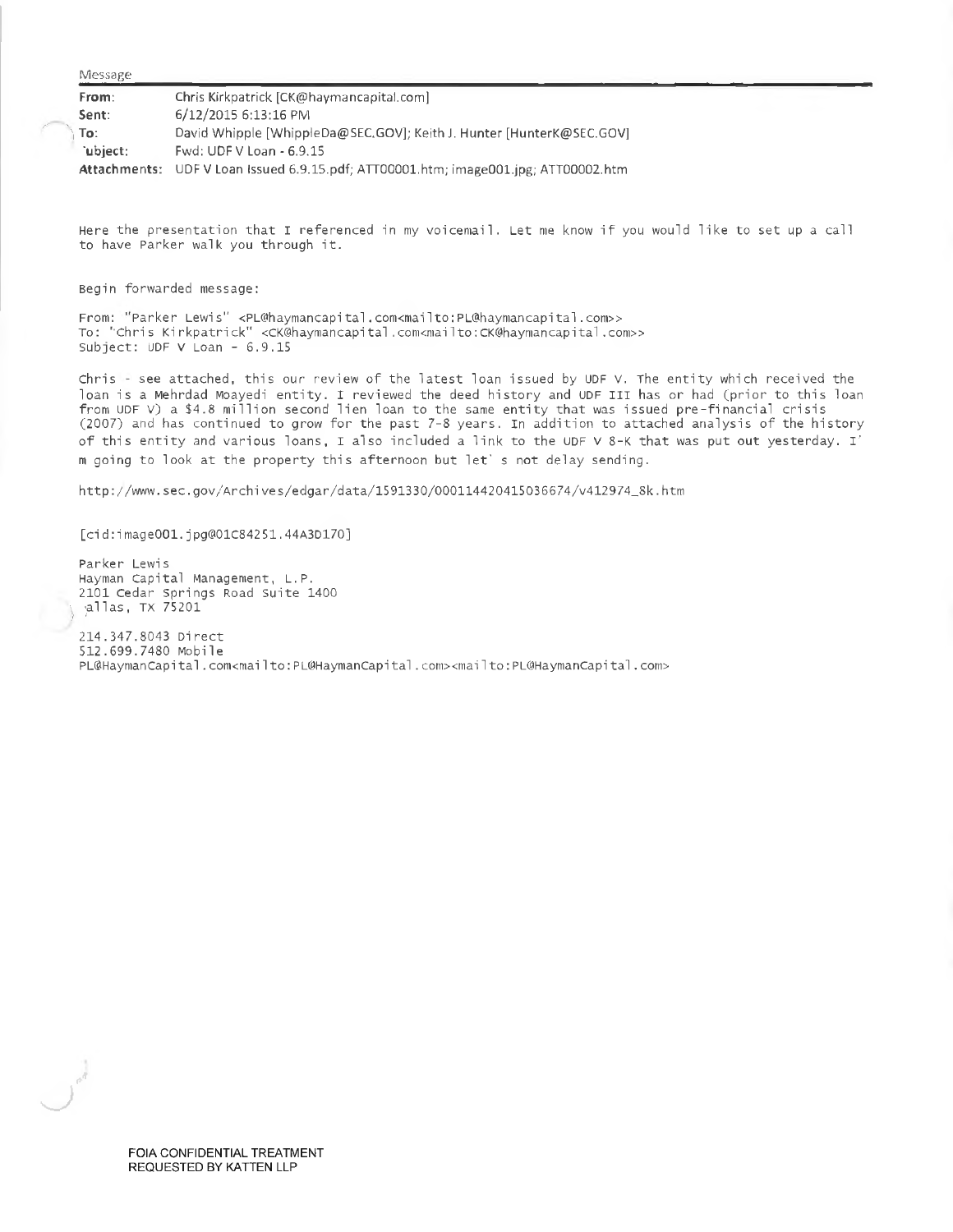# **Shahan Prairie: UDF V Development Loan June 2015**

FOIA CONFIDENTIAL TREATMENT REQUESTED BY KATTEN LLP

 $\begin{picture}(20,20) \put(0,0){\line(1,0){155}} \put(0,0){\line(1,0){155}} \put(0,0){\line(1,0){155}} \put(0,0){\line(1,0){155}} \put(0,0){\line(1,0){155}} \put(0,0){\line(1,0){155}} \put(0,0){\line(1,0){155}} \put(0,0){\line(1,0){155}} \put(0,0){\line(1,0){155}} \put(0,0){\line(1,0){155}} \put(0,0){\line(1,0){155}} \put(0,0){\line(1$ 

**)**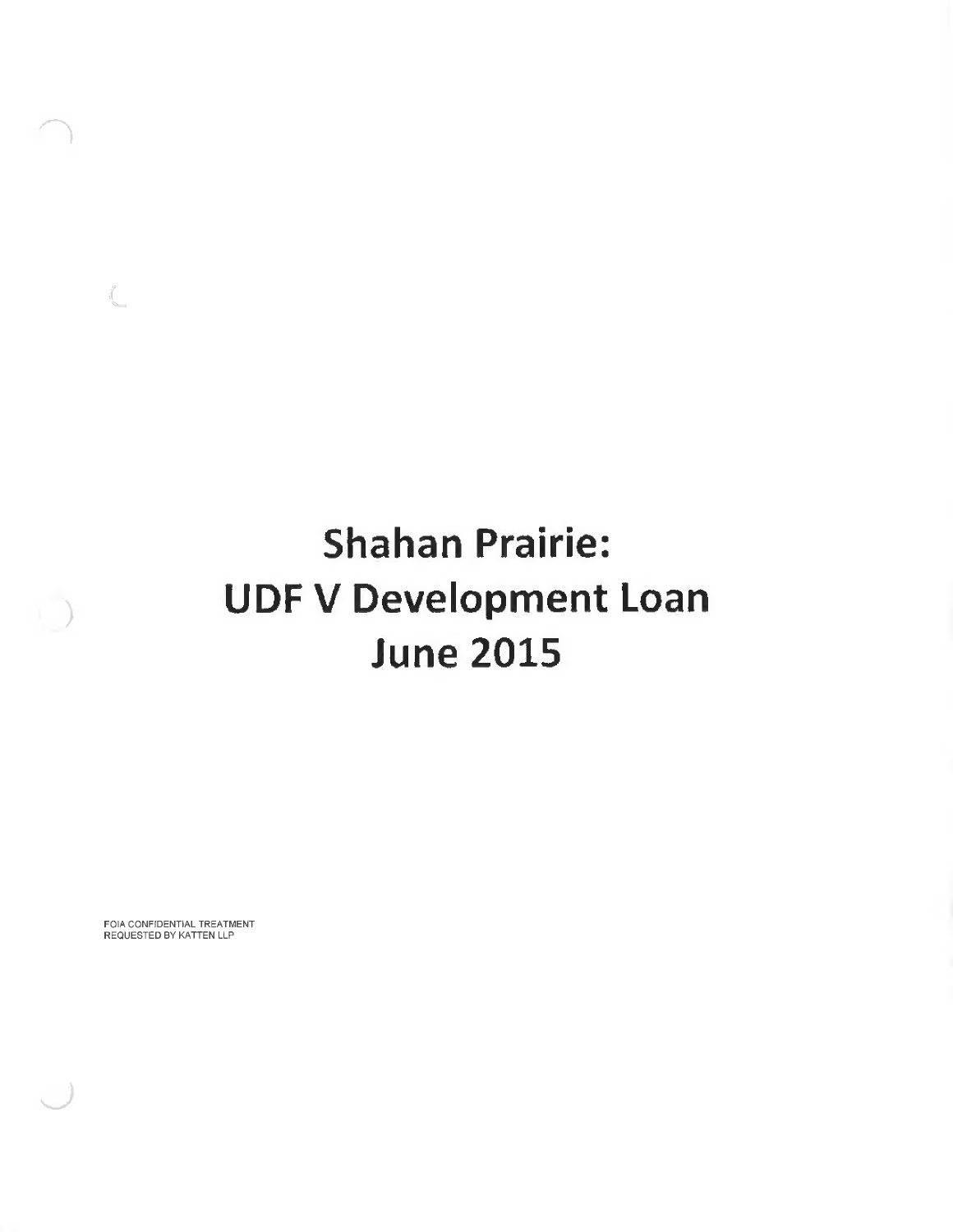## Shahan Prarier - A Centurion American Development



Irving

Arlington

**Dallas** 

UDF I originally loaned to Shahan Prairie (Mehrdad Moayedi) as a junior lender in 2004; UDF III entered the picture in 2007, extending and increasing its loan through the financial / housing crisis (the latest increase coming in 2014); UDF V is the latest to enter the picture, issuing a \$18.1 million subordinate development loan on June 9, 2015

92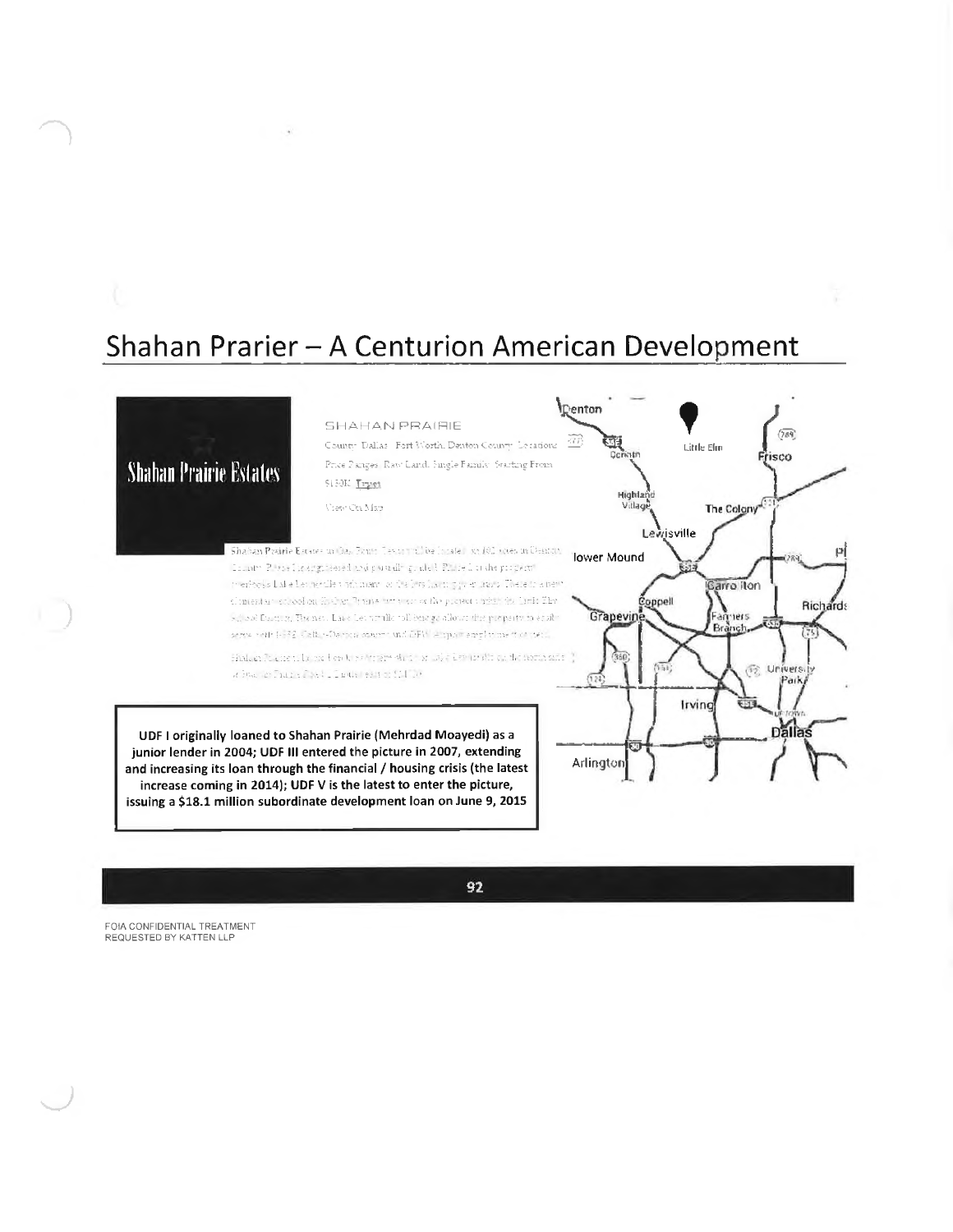## Shahan Prairie Loan Timeline



**FOIA CONFIDENTIAL TREATMENT REQUESTED BY KATTEN LLP**

**1**

*.ft*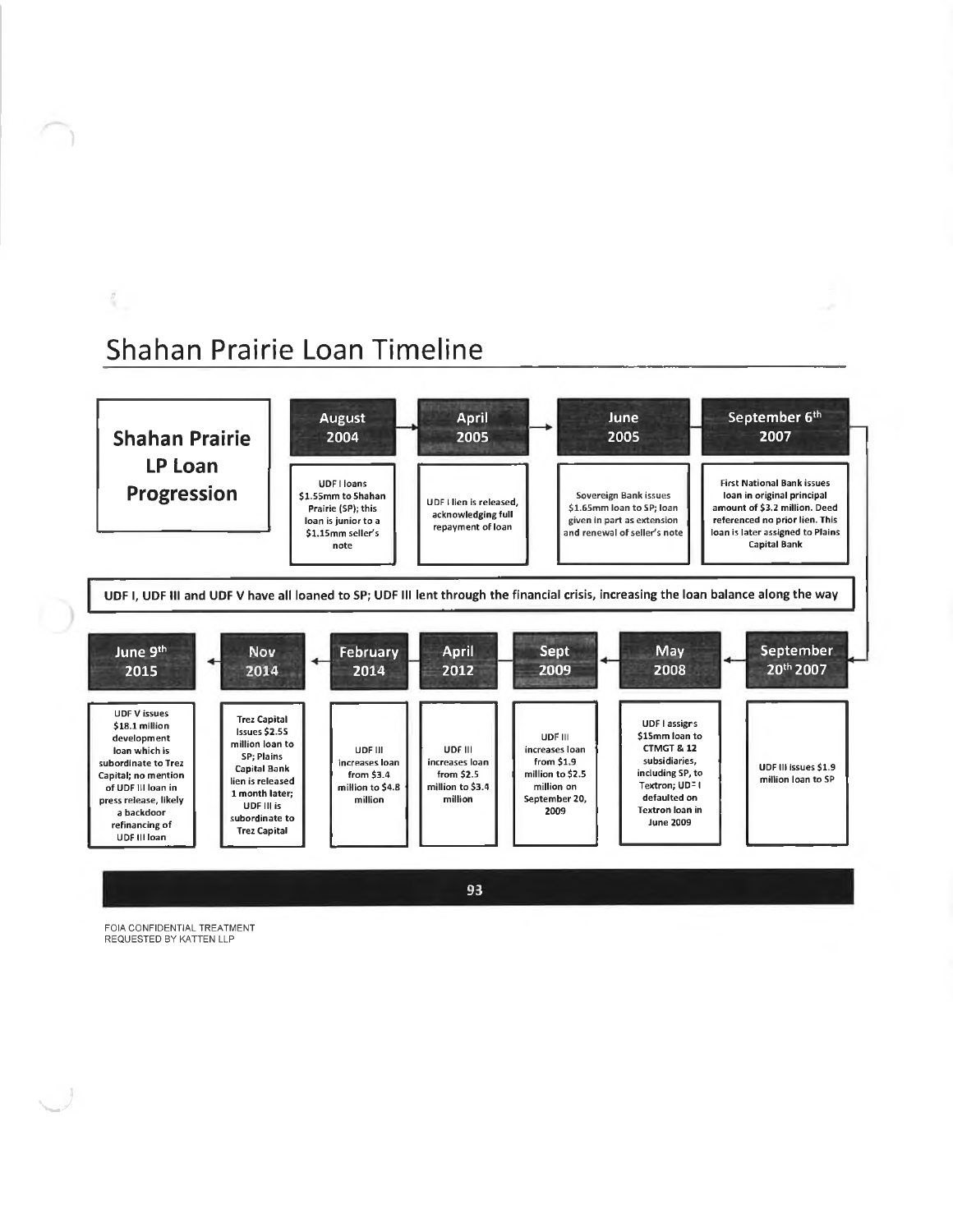### UDF I Loan to Shahan Prairie - 2004

**SPECIAL WARRANTY DEF.D UDF <sup>I</sup> issued <sup>a</sup> second lien to Shahan Prairie in August 2004 for \$1.55 million; this was a second lien subordinate to a seller's note of \$1.15 million**

Date: August 27. 2004

Grantor: Frederick F.. Olden

### **Grantor's Mailing Address:**

30 Ashton Court Dallas. Texas 75230

Grantee: Shahan Prairie. L.P.. a Texas limited partnership

### Grantee's Mailing Address:

Shahan Prairie, I..P. .3901 Airport Freevvay. Suite 200 Bedford, Texas 76021

Cash und other good and valuable consideration to the undersigned paid by the Grantee herein named, the receipt of which is hereby acknowledged and the further consideration of the execution and delivery of a first lien purchase money promissory note in the original amount of \$1,150,000.00 payable to the Grantor and being secured by a vendor's lien herein and further secured by a Deed of Trust of even date to David B. Baxter, Trustee and in consideration of the execution and defivery of a second lien purchase money promissions and in consideration of the execution<br>S1,550,000.00 associate in the original amount promissions of S1,550,000.00 payable to United Development Funding, L.P., a Nevada Limited partnership and being secured by a subordinate vendor's lien herein and further secured by a second lien Deed of Trust of even date to Hollis Greenlaw, Trustee, Consideration:

Property (including any improvements): Being a 102.324 acre tract of land situated in the E.A. Shahan Survey, Abstract No. 1204; E.A.Shahan, Abstract No. 1205 and the Lawson Clark Survey, **Abstract <sup>3</sup> H. Denton Coiintv. Texas and heinn mort\* nartirnl.^rlv hv anH KrinnHe rvn**



FOIA CONFIDENTIAL TREATMENT REQUESTED BY KATTEN LLP

**)**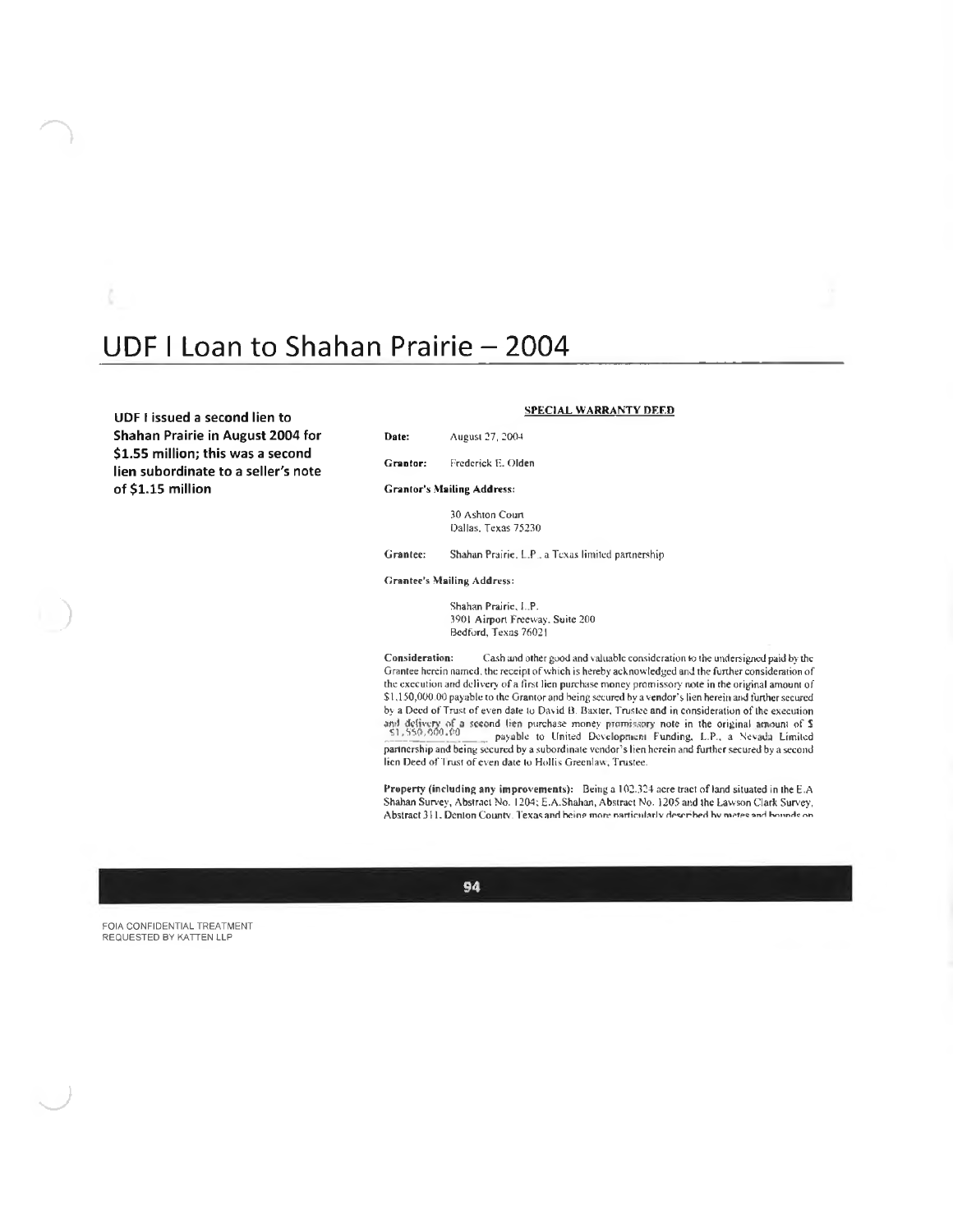### UDF I Loan to Shahan Prairie Assigned to Textron - 2008

On May 1st 2008, UDF issued a secured promissory note in the amount of \$15 million to CTMGT and 12 CTMGT subsidiaries, including Shahan Prairie, LP

On May 7<sup>th</sup> 2008, this loan was assigned to Textron Financial Corporation.

On June 14th 2009, UDF defaulted on its loan to Textron.

### ASSIGNMENT OF SECURED PROMISSORY NOTE, DEED OF TRIST AND LOAN DOCUMENTS

For and in consideration of the sum of one dollar (\$1.00) and other good and valuable consideration, the receipt of which is hereby acknowledged, UNITED DEVELOPMENT<br>EUNDING, L.P., a Delaware limited partnership ("Assignor"), whose mniling address is 1812 Cindy Lane, Suite 260, Bedford, Texas 76021, does bereby, through its daly appointed and authorized officers, bargain, sell, give, grant, convey, transfer, set over and assign, WHHOUT RECOURSE, to JEXTRON FINANCIAL CORPORATION, its successors and assigns, all of Assignor's rights, title and interest in, to and under the following instruments and documents:

 $(i)$ 

that certain Secured Promissory Note, dated effective as of May 1, 2008, executed by CTMGT, LLC, a Texas limited liability company ("Borrower"), and Shahan Prairie, I.P., a Texas limited partnership, One Woodland Springs, Ltd., a Texas Finited partnership, One Prairie Meadows. Ltd., a Texas limited partnership, 287<br>Waxahachia, L.P., a Texas limited partnership, W.S. Mineral Holdings, LLC, a<br>Texas limited liability company. Shale-114, L.P., a Texas limite CW Springs, L.P., a Texns limited partnership, Valencia on the Lake, L.P., a Texas limited partnership ("Valencia"), One SR, L.P., a Texas limited partnership. Two SR, L.P., a Texas limited partnership. CTMGT Sanger, LLC, Texas limited liability company, and CTMGT Coppell LLC, a Texas limited liability company (the "Subsidiaries") and in favor of Assignar in the original tanting company (in Fifteen Million and no/100 Dollars (\$15,000,000,000 (the "Note"). The continuing indebtedness of Vatencia in Assignor formerly

95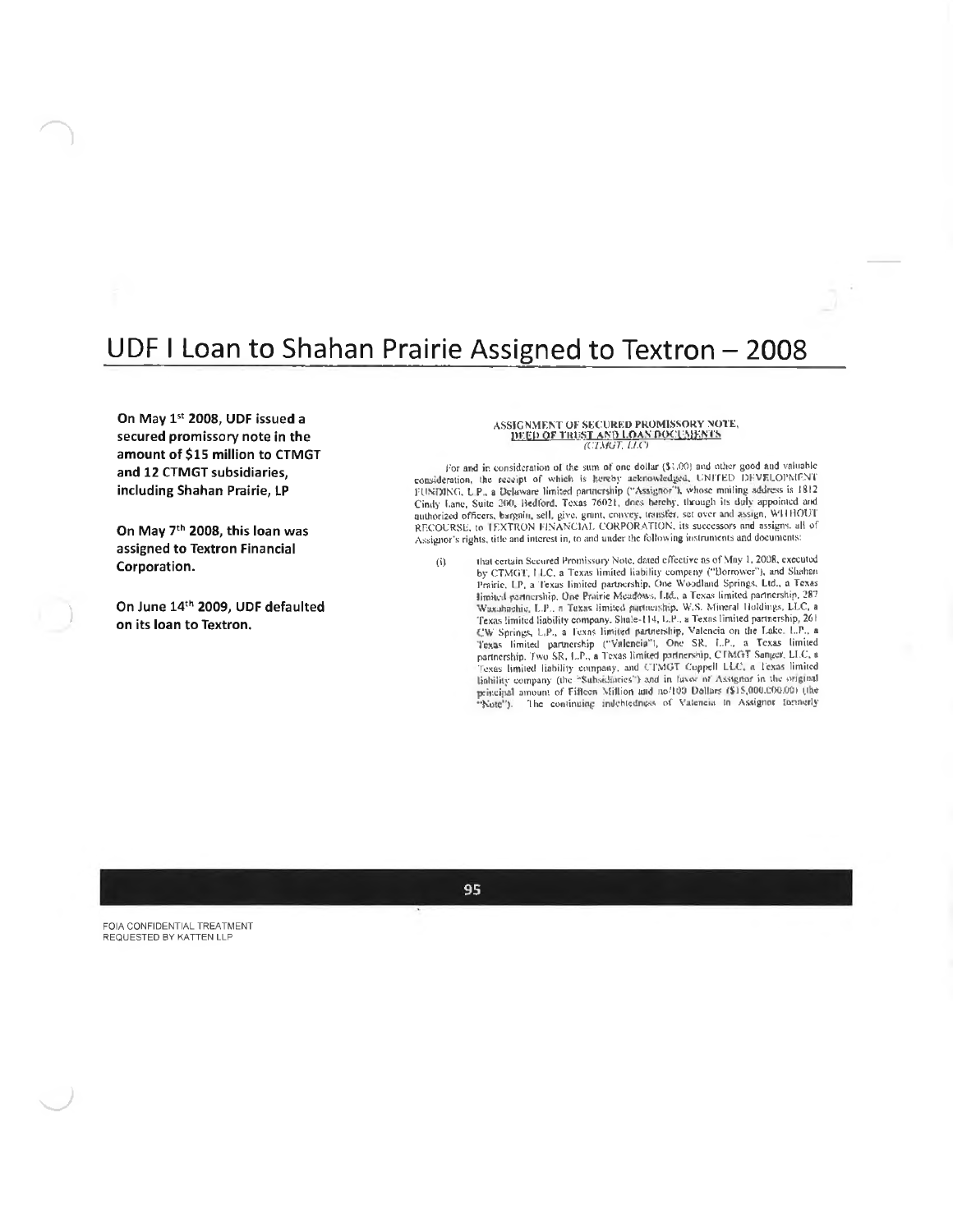### UDF III Deed of Trust - Issued 2007, Increased 2009

On September 20<sup>th</sup> 2007, UDF III issued a secured promissory note in the amount of \$1.9 million to Shahan Prairie, LP.

On September 20th 2009, this loan was increased to \$2.5 million.

The land that secured the loan was "101.438 acres tract...being a part of a called 102.324 acre tract of land.

#### **EXHIBIT A**

#### LEGAL DESCRIPTION OF PROPERTY

HEING A 101438 ACR TRACT OF LAND IN THE E.A. SHAHAN SURVEY, ARSTRACT NO. 1244, E.A. SHAHAN SURVEY, ABSTRACT NO. 1205, AND THE LAWSON CLARK SURVEY, ABSTRACT NO. 311, DENTON COUNTY, TEXAS, AND BELAND DEATH OF LARK SURVEY, AB AND BOUNDS AS FOLLOWS

#### DEED OF TRUST, SECURITY AGREEMENT AND FIXTERE FILING BUNANCING STATEMENT

SHAHAN PRACHE, LP, a Texas found the purchastical articles and the pay test of the and the pay test of the shadedness incoming the account the condition of the columns of the objections, coverants, agreements, and and<br>rati

TO HAVE AND TO HOUD the foreigning property (figure calcul the "lagging") ento the<br>Trustee and it's successors or substitutes in this trust and to all of their successions and avaging IN TRUST, however, upon the terms, provisions and conditions herein set forth-

#### **ARTICLE 1** Secured Indebtedness

 $1 -$  Second, Indebtedness. This Detail of Section Merchant and Eccano Eliop (Financing Stational) (i.e.s. "Deed of Army") is made to second, and enforce the payment of (a) fail certain Second Promission Newstand Condition

Septem at 20, 2002, in the prioritist amount of One Michen Eight Hundred Nizely Seven 1 sturdn't Law Nepton at 19.100), in the particular 2010 00: Maximum (10) and Maximum (10) and Maximum (10) 100 Maximum (10) and meaning to that expansive to the second Damasti and Nepton (82,392,000 00) as samplified that the property TEXAS MORTGAGEE POLICY OF HITLE INSURANCE ON FORM T-2 IS \$602,800.00,<br>Capitalized terms not defined whose shirt David the respective meanings given to seeds terms in the Nate,

96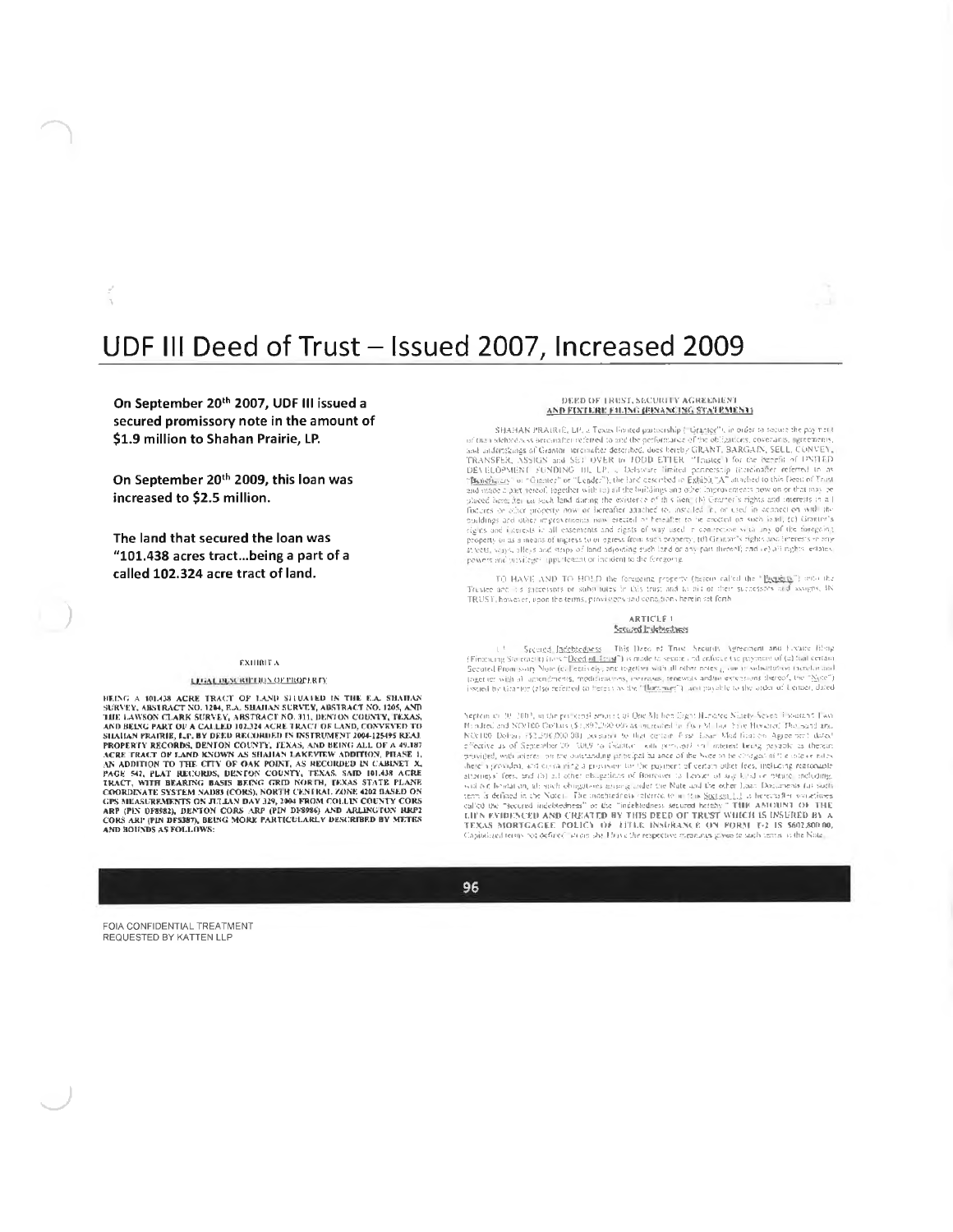### UDF III Deed of Trust - Further Increased 2012

On April 1, 2012, UDF III's loan to Shahan Prairie was further increased from \$2.5 million to \$3.37 million.

#### ЕХНІВІТ "А"

BEING A 101438 ACRE TRACT OF LAND SITUATRD IN THE E.A. SHAHAN SURVEY, ABSTRACT NO. 1104, E.A. SHAHAN SURVEY, ABSTRACT NO. 1105, AND BEING PART OF A CALLED 101334 ACRE TRACT OF LAND, CONVEYVED TO HARD SEND PROPRINT RECORDS,

SHAHAN PRAIRIE, L.P., a Texas linlied partnership, Grantor,

TODD ETTER, Trastec.

and

UNITED DEVELOPMENT FUNDING UI, LP, a Delaware limited partnership

DEED OF TRUST, ASSIGNMENT OF LEASES AND RENTS, SECURITY AGREEMENT AND FIXTURE FILING (Denton County, Texas)

This instrument affects certain real and personal property<br>located in Denton County, State of Texns.

Note: That certain Secured Promissory Note dated on or about September 20, 2007. issued by Berrower and possible to the order of Bernfieldry in the agrount of  $S1,897,200,00$ , as increased to  $S2,500,000.00$  paramet to that certain First Leen Modification Agreement dated effective as of September 20, Second Loan Modification Agreement dated effective as of April 1, 2012, and any acid at renewals, nodifications, rearrangements, ricestatements, consistences of April 1, 2012, and any acid at renewals, nodifications, rearr

97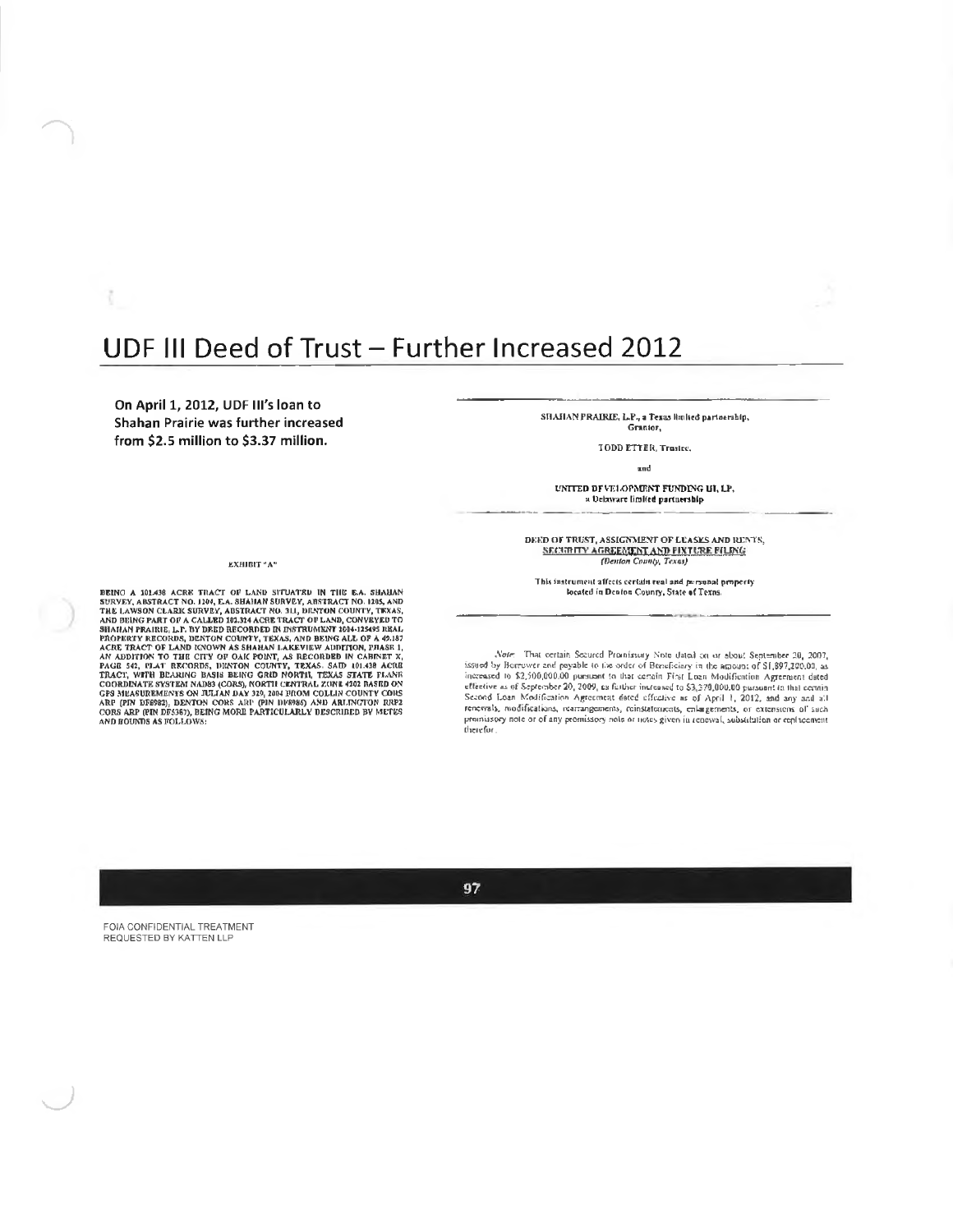### UDF III Deed of Trust - Further Increased 2014

On February 27, 2014, UDF III issued a second junior loan to Shahan Prairie in the amount of \$1.39 million, "the Supplemental Junior Note",

Including the "Original Junior Note" in the amount of \$3.37 million, the total amount of promissory notes from UDF III to Shahan Prairie was \$4.76 million as of February 2014.

The loan was also extended to March 6, 2015.

#### TRACT<sup>1</sup>

BEING A 101-03 ACRE TRACT OF LAND SITUATED IN THE E.A. SHARAY SURVEY, ABSTRACT NO. 1264, EX SHARAY SURVEY, ABSTRACT NO. 1265, AND BEIN RACT NO. 1264, EX EXECUTES AND REVINS THE LAWAY SURVEY COUNTY FEMALE AND BEING PRAIRIL AND BOUNDS AS EQUILOWS:

SHAHAN PRAIRIE, LP. a Texas limited partnership<br>|"Graator"],

#### TODD ETTER. ("Trustee"),

a bo

UNITED DEVELOPMENT FUNDING III, L.P., a Delaware limited partnership ("Beneficiary")

On or about September 20, 2007, Borrower executed that Secured Promissory  $\mathbf{R}$ Note in the original principal animum of \$1,80°,200, dated effective as of September 20, 2007 payable to the order of Junior Lender (as modified by that certain First Loan Modification<br>Agreement, ested September 20, 2009, which among other things increased the face anisural of the Secured Promissory Note to \$2,500,000, that certain Second Loan Modification Agreement one we can of April 1, 2012, which among other things increased the face amount of the Secure<br>patient as of April 1, 2012, which among other things increased the face amount of the Secure<br>Promissery Note to \$3.370.000, th Frommssey (sonce to solid form Fourth Loan Medification: Agreement, Jacob as of February 27, 2013, and filed of record as Decument Number 2014-24585 in the Real Property Records of Dentine County, Texas, and the certain Fi Ferror Schutz, Texas, and the Grand Time Local Schutz (Northern Brookers and the Critical Lipper Next Control Premission) Note in the original Interpret<br>amount of \$1.590,000.00 dated as of February 27, 2014 (the "Supplemen loan (tagether with the James Nete, the "*Ignogladges*]") lays almost tension to the mercion of particle lands with the many compared by among other rhings, (i) that earnier Deed of Frast Security Agreement and Firtune Fi transport in the technique of the state of the state of the state of the Band of the Band Channel Paints (Financial Statement) dated effective as of November 6, 2009, executed by Bortware in faster of family Lender coveri

98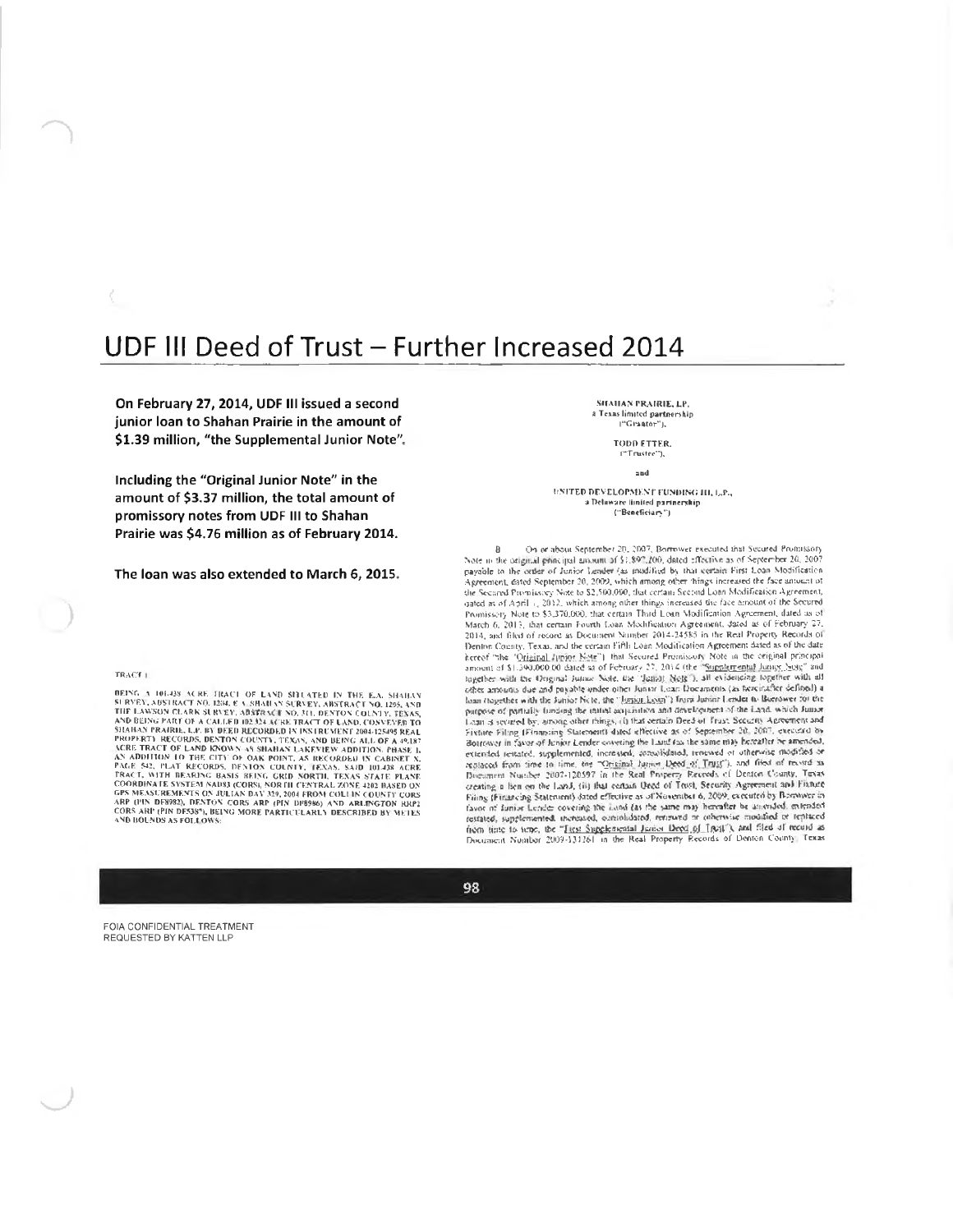### Trez Capital Enters the Picture - Later in 2014

On November 4, 2014, Trez Capital issued a promissory note in the amount of \$2.55 million to Shahan Prairie, LP on the same piece of property.

Trez Capital's loan is senior to UDF III's notes (the **Junior Notes).** 

On December 5, 2014, PlainsCapital Bank released a lien with an original principal amount of \$3.2 million (theoretically refinanced by Trez Capital).

THIS SURDINATION AGRIEMENT (the "Agristment") is made to be effective<br>as of the 3<sup>34</sup> day November, 2014, by and among TREZ CAPITAL FGNDING II, LLC, a<br>Delaware limited tabeliny company, as Amminitations Agric CHEC CAPITAL

#### TRACT I:

FORD 4. 02.458 AGRE TRACT OF LAND STUATED IN HIE BA SHAHAN SURVEY, ABSTRACT NO 1205, AND THE LAND CLARK SIMINAL SURVEY, ABSTRACT NO 1205, AND THE LAND CLARK SIMINAL BORN CLARK SURVEY, ABSTRACT NO 1205, AND THE BEING PART O

 $\frac{3\pi}{14}$   $\frac{14}{90850}$ . <u>Icel</u> DEED OF TRUST

### (WITH SECURITY AGREEMENT)

**STATE OF TEXAS** COUNTY OF DENTON

KNOW ALL MEN BY THESE PRESENTS:

That SHAHAN PRAIRIE, LP, a Texas limited partnership ("Grantor"), having its principal place of business at 1800 Valley View Lane. Suite 300, Formers Branch, 75234, for and in consideration of the obligations hereinafter described, has granted, burgained, sold and<br>conveyed, and by these presents does grant, bargain, sell and convey unto Collateral Services, The C'Trugleg", whether one or more), and to his successors and assigns forever, for the benefit<br>and security of TREZ CAPITAL (2014) CORPORATION, a corporation formed under the laws of British Columbia ("Beneficiary") having its principal place of business at 1185 West Georgia<br>Street, Suite 1550, Vancouver, B.C., V6E 4E6, all and singular the property hereinalter described and situated in Denton County, Texas

That certain land (the "Land") described on Exhibit "A" attached hereto and  $(31)$ incorporated herein, subject to however, those, but only those, exceptions more specifically described on Exhibit "B" attached hereto and incorporated herein (collectively, the "Pentalted Exceptions"

All rights, titles, interests, estates, reversions and remainders now owned or  $(b)$ hereafter acquired by Grantor in and to the Land and in and to the other properties covered hereby.

All improvements now or hereafter located on the Land (all of the foregoing being collectively referred to as the "Mangaged Property").

To have and to held the Mortgaged Property unto Trustee, and Trustee's successors in this must and Trustee's assagns, forever, and Grantor does hereby bind itself, its respective successors and ussigns to warrant and forever defend the title to the Mortgaged Property, or any part thereof, unto Trustee and Trustee's successors and assigns, against all persons whomsoever claiming or to claim the same or any part thereof.

Obligations Segured. This conveyance is made in trust, however, to secure payment and<br>performance of Grantor's obligations (collectively the "Chliggingny") set forth in: (a) that ecrition Promissory Note of even date herewith ("Note") in the original principal smount of \$2,555,000 executed by Grantor and payable to the order of Beneficiary and finally maturing on the "Maturity Date" provided therein (unless maturity is sooner accelerated<br>pursuant to the terms of the Note of this Deed of Trust), (b) this Deed of Trust (with Security Agreement) (this "Deppe of Tings"); and (e) the Environmental Liabilities<br>Agreement, of even date herewith between Grantor and Agent: and (d) all other especiently, or even user constructed in any mail of the latin evidenced Note<br>documents evidencing, its coming or related in any mailing to the latin evidenced Note<br>(collectively). the "Losin, Desimpsidy") (wighler) with a

99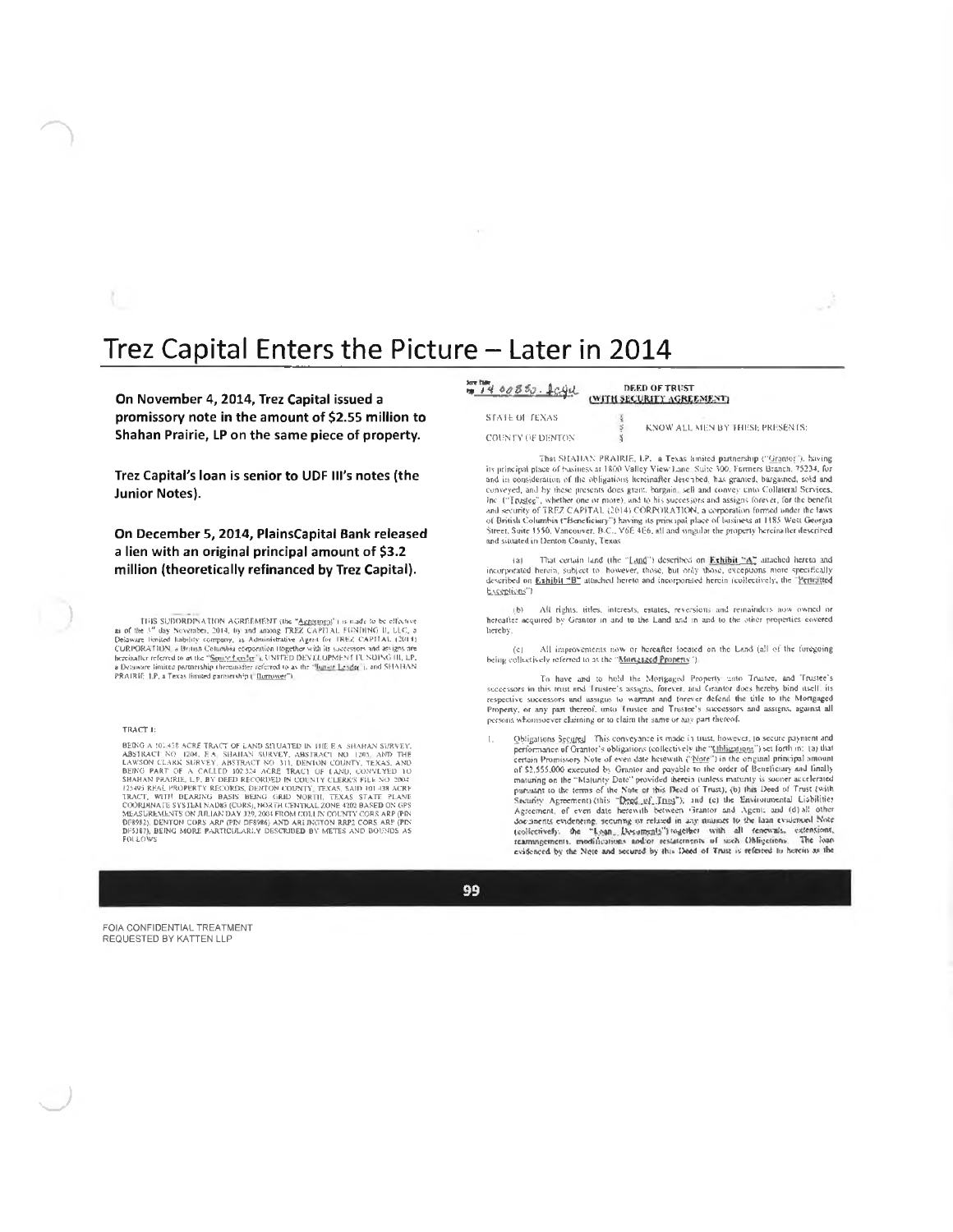### UDF V Enters the Picture - 2015

On June 9, 2015, UDF V entered into a loan agreement with Shahan Prairie, LP to provide a \$18.1 million subordinate development loan on the same piece of property.

Trez Capital's loan is senior to UDF V's notes (the Junior Notes).

The electronic copies of the deed of trust and any releases of liens have not yet been filed; as such, it is difficult to determine the status of UDF III's loan.

However, it is interesting that UDF V's press release mentions Trez Capital's loan but that it doesn't mention UDF III's loan.

\$18.1 million is way too much to develop 102 acres, which begs the recurring question of "Where is the money going?"

#### Item 1.01 Fotey into a Material Definitive Agreement.

Effective June 9, 2015, United Development Funding (neome Fund V, a Marchard estate investment that<br>
critical TV"), entered into a four agreement to provide a \$18.092,000 submitmain land development coin the "Eucan") to<br> according to the land, the procedure of the case with be used to relimence the land, to pay chosing costs, to develop the sentent certain the procedure of the land, to pay chosing costs, to develop the sentent development or an apparent to the Loan System and provisions for events of the last decline results and contained a provision of the Loan will be Loan will be loan in paying were to UDFV all net proceeds of bushes and content to provi inder the Loan.

Source: UDF V 8-K http://www.sec.gov/Archives/edgo//dato/1591330/000114420415036574/v412974\_8k.htm

100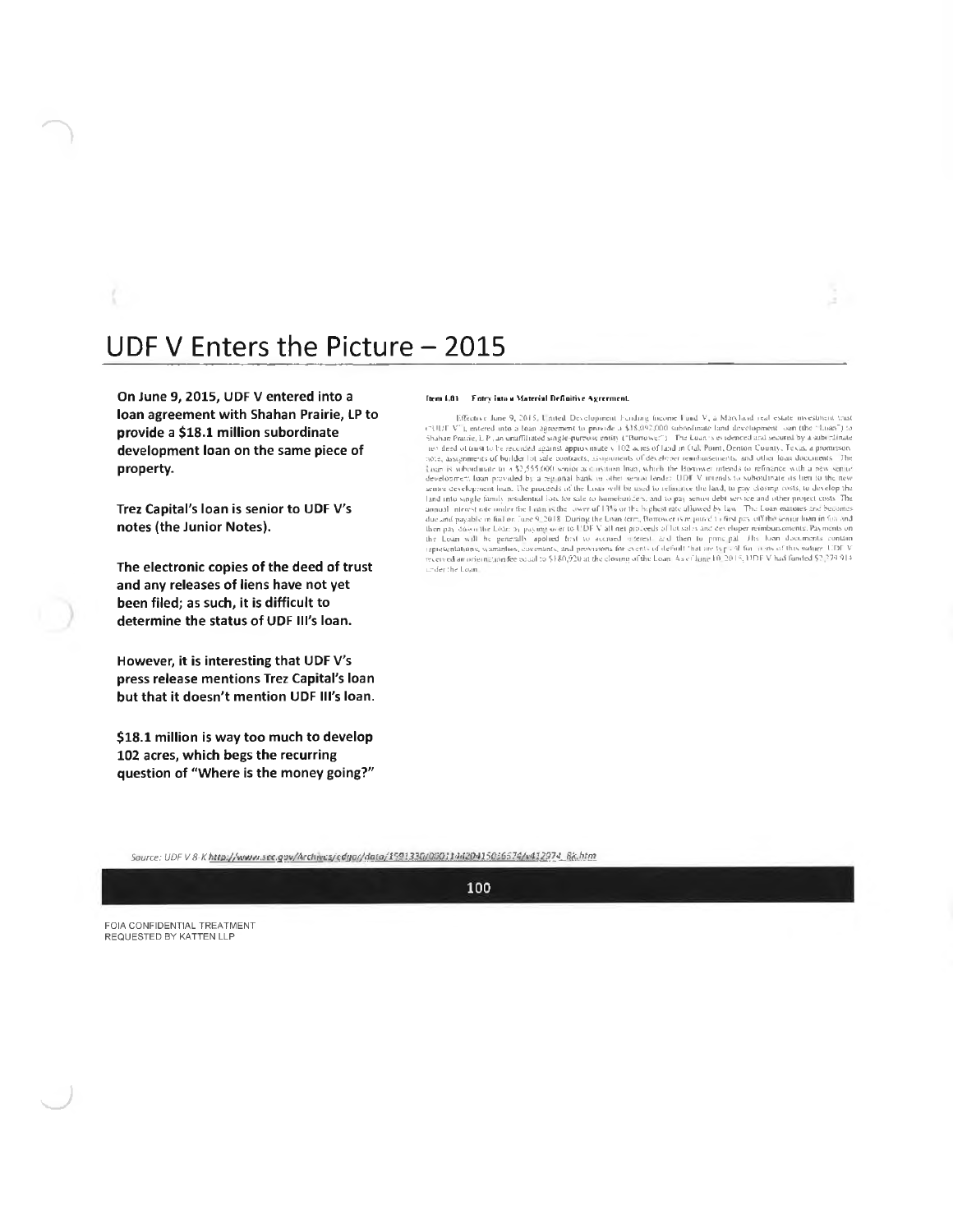## While UDF III CANNOT Make Timely Payments to Bank...



FOIA CONFIDENTIAL TREATMENT REQUESTED BY KATTEN LLP

*)*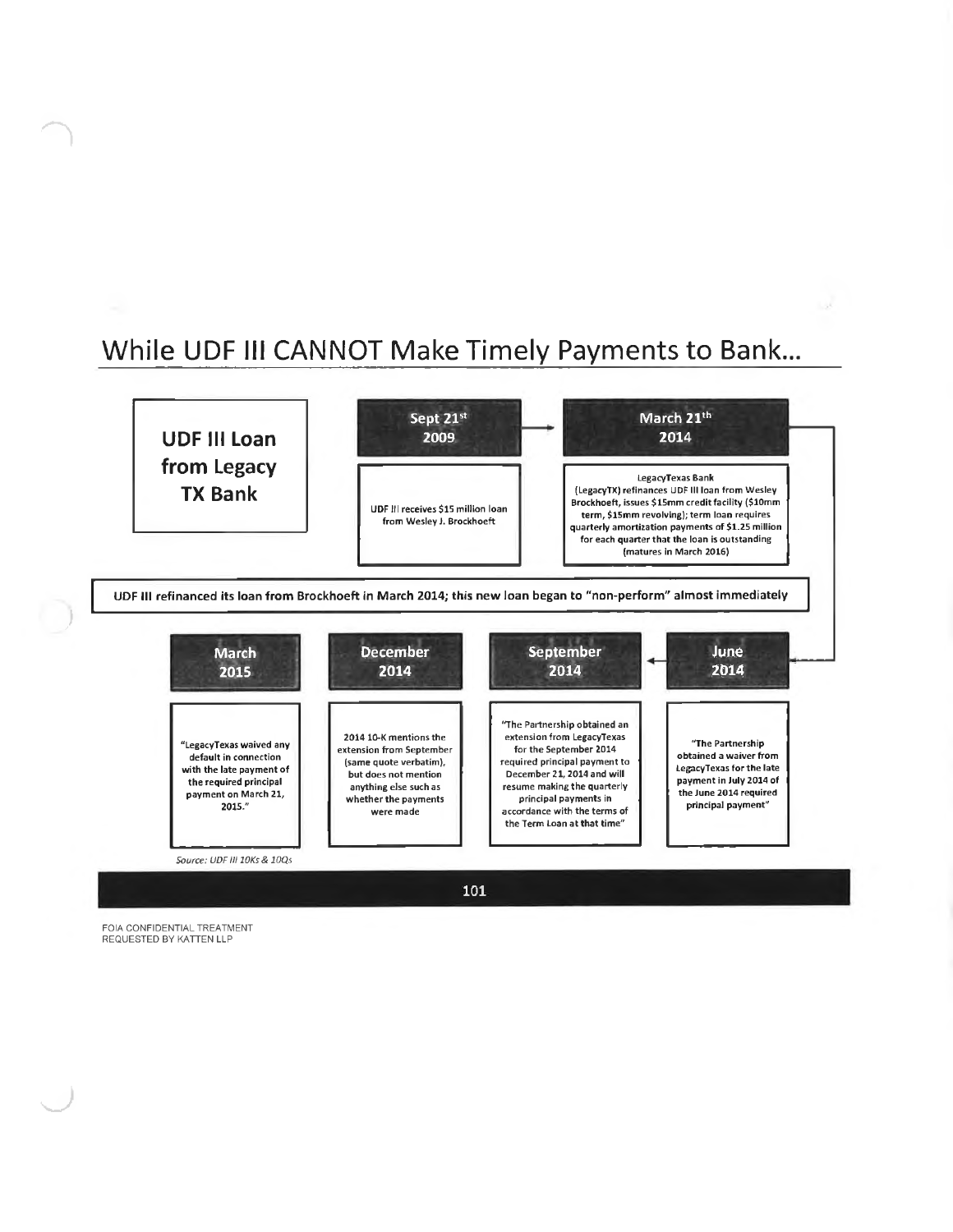### UDF III Disclosure on Legacy Texas Bank Credit Facility

This is the specific disclosure from UDF III's March 31, 2015 10Q that highlights 1) a late payment on its latest required principal payment and 2) the fact that its revolving credit facility matures on June 21, 2015.

#### Legacy EX Credit Faculto

On March 21, 2014, the 2utrechip entered into a four generies with Legacy Geas Bank ("Legacy cessi").<br>
pursuant to which Legacy Fexas provided the Partnership with an algorigiate coeffit facility of up to \$120 million (th quarterly principal payments in the amount of \$1.25 million on March 21, June 21, September 21 and December 21 of each http://www.sec.gov/Archives/edgendata/1335732/000114420419031303/v409342\_10q.htm 2100

#### www.sit.go/Actives/education/1000001/44/04900022-40047.http:// 614233

vear that the Term Louis is outstanding. Legacy fexas waived any default in connection with the late payment of the required principal pas ment on March 21, 2015

The Legacy D. Creatt Bachter is second by a first pronty here on all of the Partnership's extraing and force are the back a computer from Exchange and Machter is the part a computer of the single second over the single st

The Partnership utilized the Legacy TX Cool a Facility to pay off the Provisiboelt Credit Earlity (as defined below). and the probability associated and the set of the contraction of the probability and to relate and a studies that he probability the field of the contract of the set of the set of the set of the set of the set of the set o repairment process and until may measurements are denotined. The Partnership radiants to use the Legicity LAC Could Uncilly and the procedure of the Partnership conclusion Proceeds from the operations of the Partnership wi

Source: UDE III 100 (3.31.15)

102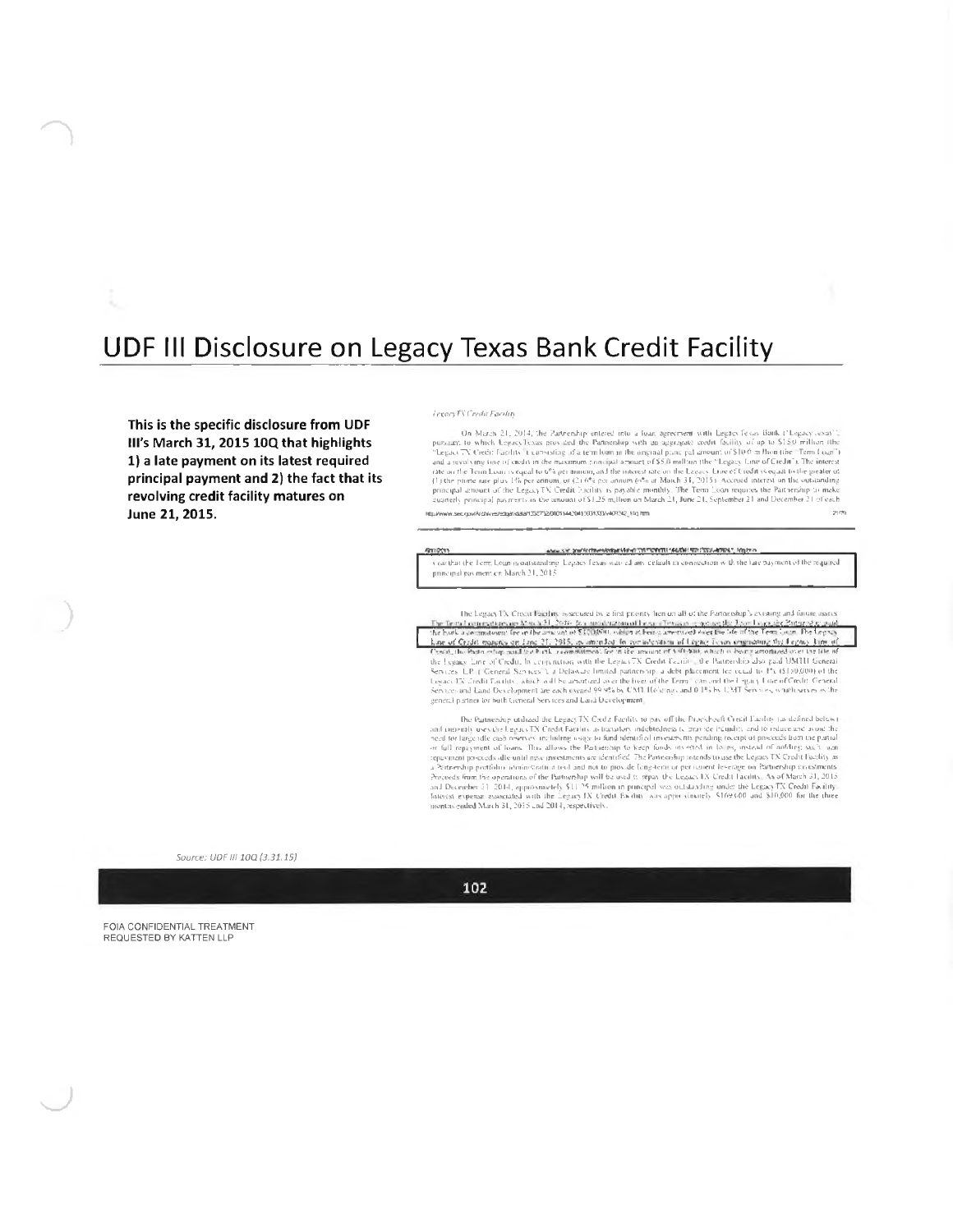### Remember UDF V's Disclosure About Not Lending to Affiliates

- UDF V, the newest fund in the UDF family of funds, "will not participate in any investments with our advisor entities or any of their affiliates, including any prior program sponsored by affiliates of UDFH"
- So unlike UDF III or UDF IV, UDF V will not directly loan money to affiliates nor will it acquire participation interest in related party / affiliate originated loans.

### United Development Funding Income Fund V

UDF V is a newly organized Maryland real estate investment must that intends to qualify as a REIT under federal tax law We were formed to generate current interest income by investing in secured loans and producing profits from investments in residential real estate.

We will derive a significant portion of our income by originating, purchasing and holding for investment secured loans for the acquisition and or development of parcels of real property into single-family residential lots. We also will make direct investments in land for development into single-family lots.

We also will provide credit enhancements to real estate developers, land bankers and other real estate investors. Such credit enhancements may take the form of a loan guarantee, the pledge of assets, a letter of credit or an inter-creditor agreement provided by us to a third-party lender for the benefit of a borrower and is intended to enhance the creditworthiness of the borrower, thereby affording the borrower credit at terms it would otherwise be unable to obtain. It a will not participate in any investments with our advisor entities or any of their affiliates, including any prior program sponsored by affiliates of UDFH.

- UDF V Prospectus Form S-11 (February 26, 2014).

• While UDF V, technically, has not lent to an affiliate program, it practically has by lending to an entity that previously received and currently has a 2<sup>nd</sup> lien loan from an affiliate (UDF III), not to mention this entity is controlled by its affiliate's largest borrower (although none of this relevant information is disclosed).

103